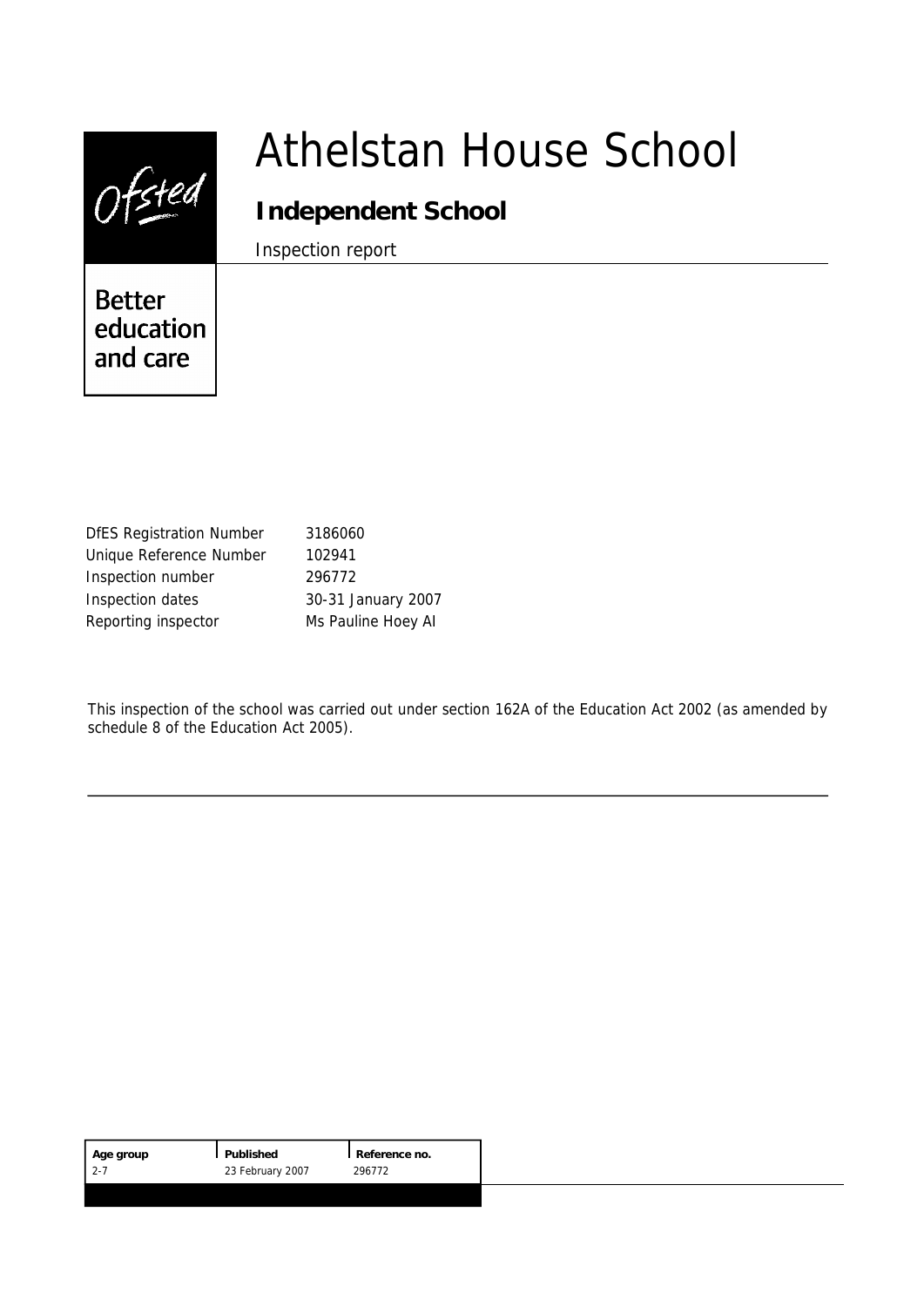© Crown copyright 2007

Website: www.ofsted.gov.uk

This document may be reproduced in whole or in part for non-commercial educational purposes, provided that the information quoted is reproduced without adaptation and the source and date of publication are stated.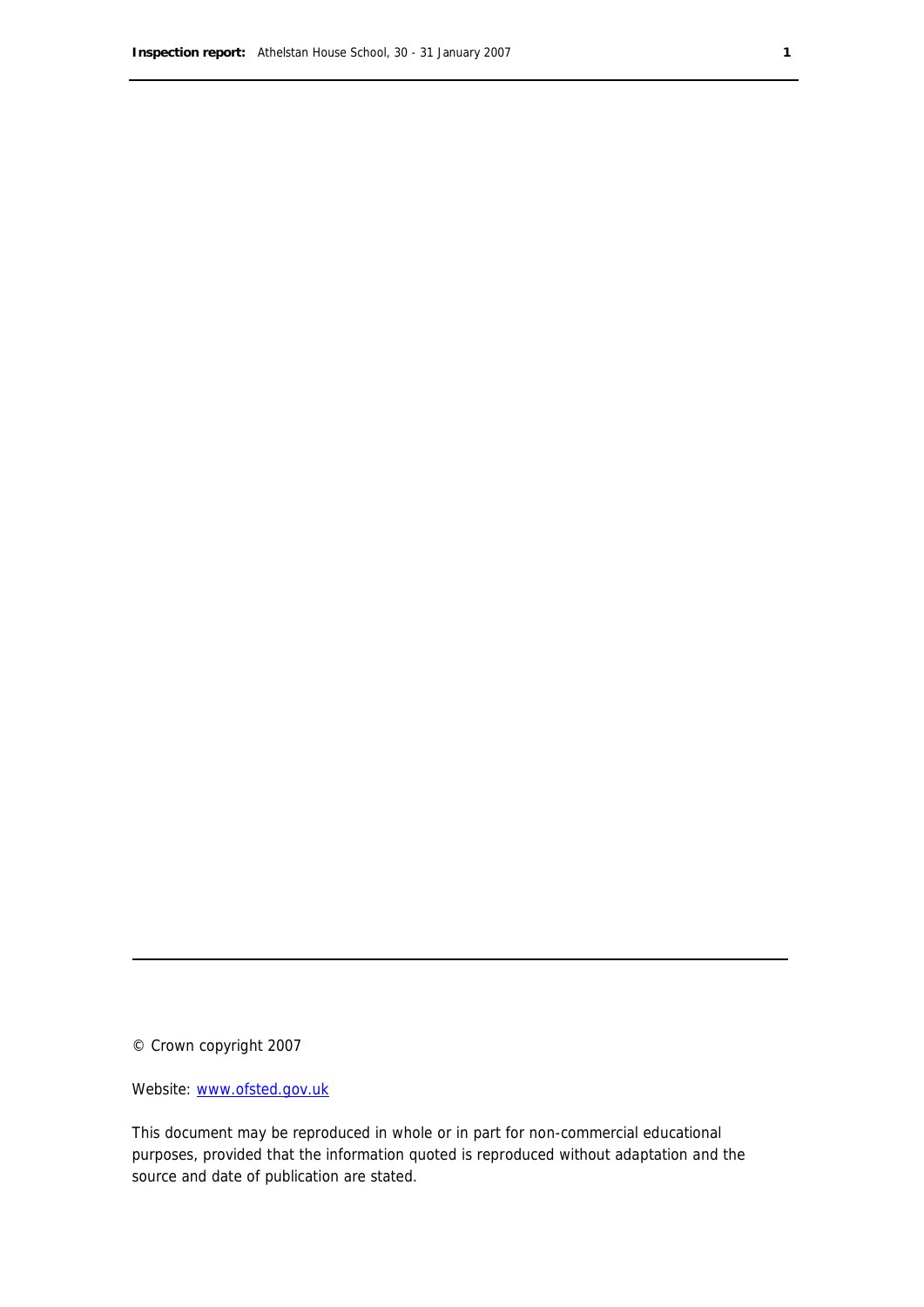# **Purpose and scope of the inspection**

This inspection was carried out by Ofsted under section 162A of the Education Act 2002, as amended by schedule 8 of the Education Act 2005, in order to advise the Secretary of State for Education and Skills about the school's suitability for continued registration as an independent school.

# **Information about the school**

Althelstan House School is an independent, non-selective day school for boys and girls. The pupils are admitted to the school at the age of two and a half years and leave at the age of seven. At the time of the inspection 59 pupils were on roll including 22 who attend part time. 19 are funded under the Nursery Scheme. These pupils attend a number of morning and afternoon sessions each week. There are no pupils with a statement of special educational needs and none at the early stages of learning English as an additional language.

The school was established on its present site in Hampton, in south-west London, in 1985. The school 'considers every child to be special and it aims to create a happy, caring and stimulating learning environment where each child feels valued and can develop to his or her full potential.

# **Evaluation of the school**

Althelstan House School is a happy school with a strong family ethos. It provides good quality education, meets its aims successfully and meets all but two of the regulations in full. Strong emphasis is placed on good pastoral care, and the school helps pupils to develop into confident, articulate young people. Parents strongly support the view that pupils enjoy coming to school and that teachers expect them to work hard. Pupils attain high standards in reading, spelling and mathematics. They are well prepared for the next stage of their education.

# **Quality of education**

The school makes good provision for pupils' academic, physical and personal development. The curriculum in Key Stage 1 is appropriately broad and balanced and covers all subjects of the National Curriculum and citizenship. Aspects of personal, social and health education are taught during circle time. There is a strong focus on developing pupils' skills in phonics, literacy and numeracy, resulting in pupils making good progress in these subjects. Reading skills are promoted effectively across the curriculum. From an early age pupils develop a love of stories and books.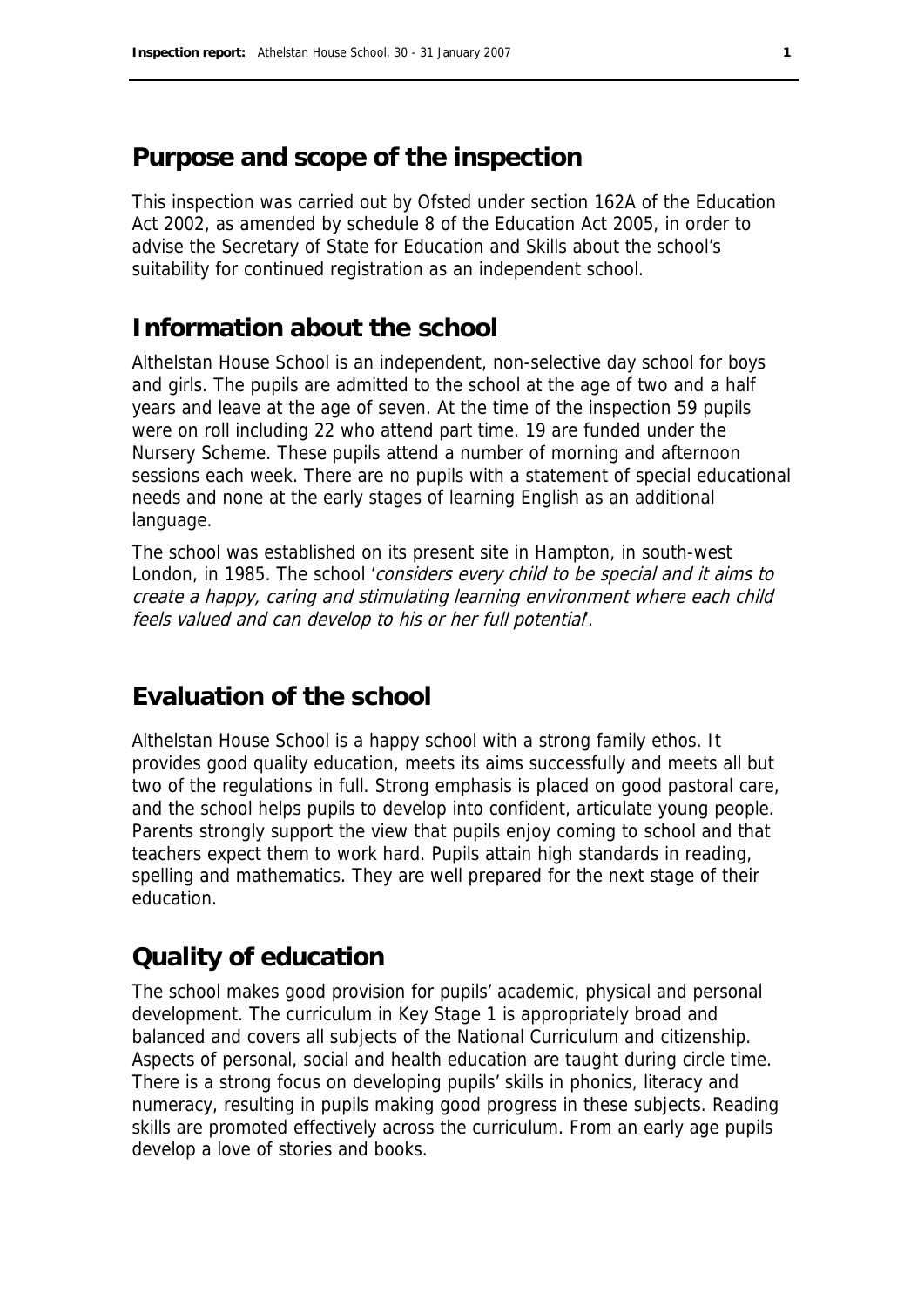The school receives funding for some of its nursery-age children and accordingly they are taught the national Foundation Stage curriculum. Pupils learn from a wide range of activities and their natural curiosity is fostered appropriately. Pupils develop into independent learners from an early age.

The programme of learning for pupils under the age of three years provides appropriate stimulation and experiences to enable them to make increasing sense of their widening world. Learning opportunities are worthwhile and pupils make good progress as they explore, investigate and experiment.

Dance, physical education (PE) and swimming are included in the learning programme for pupils in the Reception class and Key Stage 1. Although swimming provides pupils with good exercise and an awareness of water safety issues, the current transport arrangements result in the pupils being away from school for two hours. The benefits of providing swimming are diminished by the impact it has on the afternoon provision, especially for Reception class pupils.

The school places appropriate emphasis on the early identification of pupils who require additional support. It organises small group work so that pupils benefit from sharply focused teaching which meets their identified needs.

The curriculum is well supported by policies which provide an overview of each subject and are supplemented by good schemes of work. Curriculum plans make good reference to information and communication technology (ICT) and focus clearly on the progression of key skills. Teachers ensure continuity in mathematics by using a commercial scheme. They make good use of the school environment, the available resources and the display of pupils' work to support learning.

The quality of teaching is good and accounts for pupils' positive attitudes to learning and their good progress. All parents who responded to the preinspection questionnaire agreed that the teaching benefits their children. Teachers expect their pupils to work hard and behave well. Pupils feel secure and happy in class and are well behaved.

In the most effective lessons, realistic objectives are identified, appropriate teaching methods are used and activities are well matched to pupils' needs. These lessons are imbued with a clear sense of purpose and there is a sharp focus on what pupils should learn. Explanations and instructions are clear. In the less successful lessons activities are overly directed by the teacher, with too few opportunities for pupils to think and learn for themselves.

Teachers and teaching assistants form good teams, whose individual members respond promptly to the needs of pupils as they arise. Every pupil is heard to read daily. Together with the systematic teaching of phonics and regular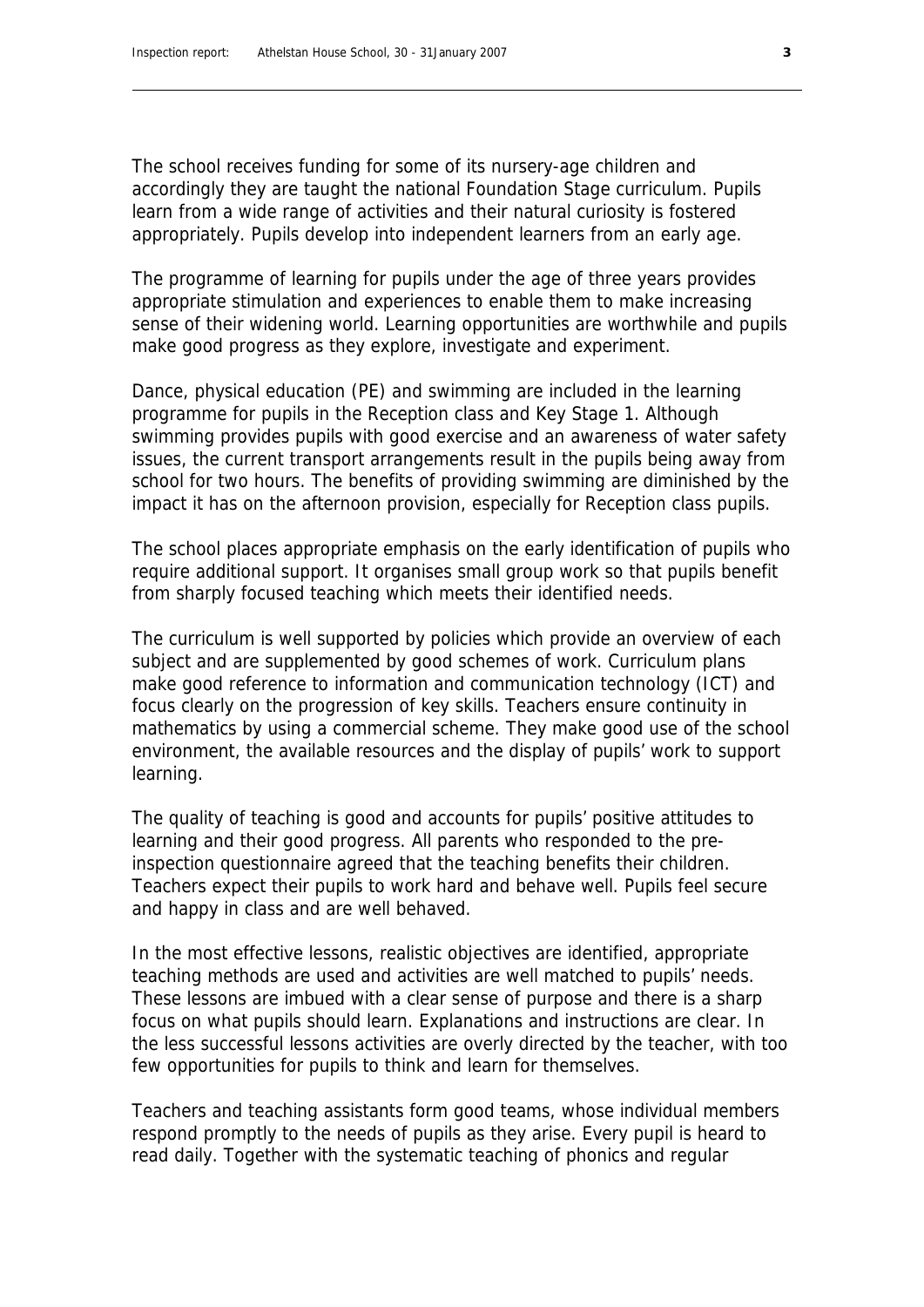opportunities to develop reading comprehension, this underpins the high standards achieved in reading and spelling.

In the three classes of pupils under five years of age the activities are structured to encourage good social and creative play. Interesting and imaginative activities and good opportunities for independent learning ensure that pupils make a good start in acquiring basic skills in all aspects of literacy, numeracy and ICT.

Assessment procedures are thorough. Good use is made of observational assessment throughout the school. Sensitive and constructive feedback is offered to pupils during lessons, instilling confidence. However, currently the school does not use the use the information analytically to identify strengths and weaknesses in the curriculum, or to set appropriately challenging targets in all subjects. The school has identified this as an area for development and is considering various options to improve the provision.

### **Spiritual, moral, social and cultural development of the pupils**

The school's provision for the spiritual, moral, social and cultural development of its pupils is good. It is reflected in the pupils' level of confidence, social relationships and their good behaviour. The care shown by staff to pupils is of the highest order and results in pupils developing self-esteem and gaining a balanced awareness of the world around them.

The school's core values are affirmed by the development of pupils' moral understanding and sensitivity. Pupils' moral development is encouraged through the curriculum and also by the good role models of adults in the school. Pupils have a well-developed sense of right and wrong from an early age.

Pupils' social skills are fostered effectively. They take part in all activities enthusiastically and are pleased with what the school offers them. They feel valued and report that the school deals quickly with their concerns. Pupils are encouraged to take responsibility and to contribute to the school community. When they are the special monitor for the day they take their duties very seriously indeed.

The school provides pupils with a wide range of opportunities to appreciate their own cultural traditions and the diversity and richness of those of others. Festivals such as Diwali, Easter and the Chinese New Year encourage pupils to appreciate the values and beliefs of those from cultures other than their own.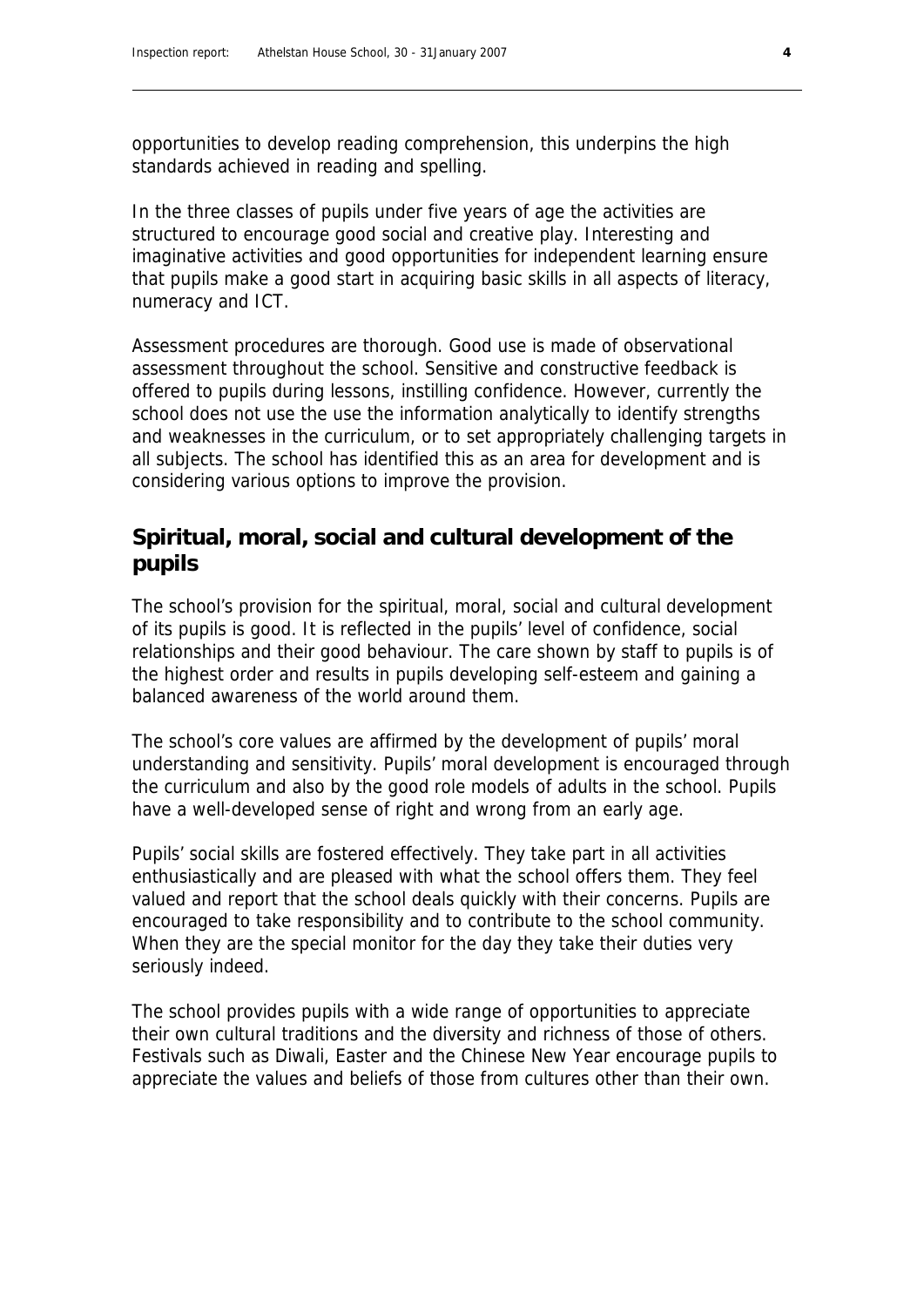### **Welfare, health and safety of the pupils**

The standard of care is good. The school takes its responsibility for the welfare, health and safety of its pupils seriously. The school is an orderly community and pupils are well supervised at all times. Parents believe that their children are treated fairly and with respect and that they are safe and well cared for. The curriculum and the outdoor facilities promote the notion of healthy eating and regular exercise effectively.

There is a good range of policies and procedures which provide support and guidance to staff. Appropriate risk assessments are routinely carried out. Each half term a fire drill is organised with an appropriate log kept of practices. However, a fire risk assessment has not been carried out on the premises since 1999. The school recognises the need to rectify this immediately and has commissioned a commercial company to do the assessment.

Suitable child protection procedures are in place. There is a designated child protection officer and staff have attended relevant training courses. The school implements its anti-bullying policy effectively; pupils are confident that the school would help them to resolve any issue quickly.

The school meets the accessibility requirements of the Disability Discrimination Act 2002.

#### **Suitability of the proprietor and staff**

The school has appropriate and effective procedures for the appointment of staff. Prior to their appointment, checks are instituted to confirm their suitability to work with children, their prior experience, medical fitness and professional qualifications.

#### **The school's premises and accommodation**

The premises and accommodation are leased from the local authority. They are suitable for their purpose and are well cared for by pupils and staff. Pupils' work and achievement are celebrated in attractive displays around the school.

Classrooms are small and storage is a constant problem for the school. It uses the space available as efficiently as possible. There are sufficient washrooms for the number of pupils on roll. However, these provide insufficient privacy for pupils and should be improved. The school is taking immediate action to upgrade these facilities.

The grounds are thoughtfully planned and equipped with an interesting and challenging range of equipment for outdoor learning and recreation, including shaded areas for sunny days.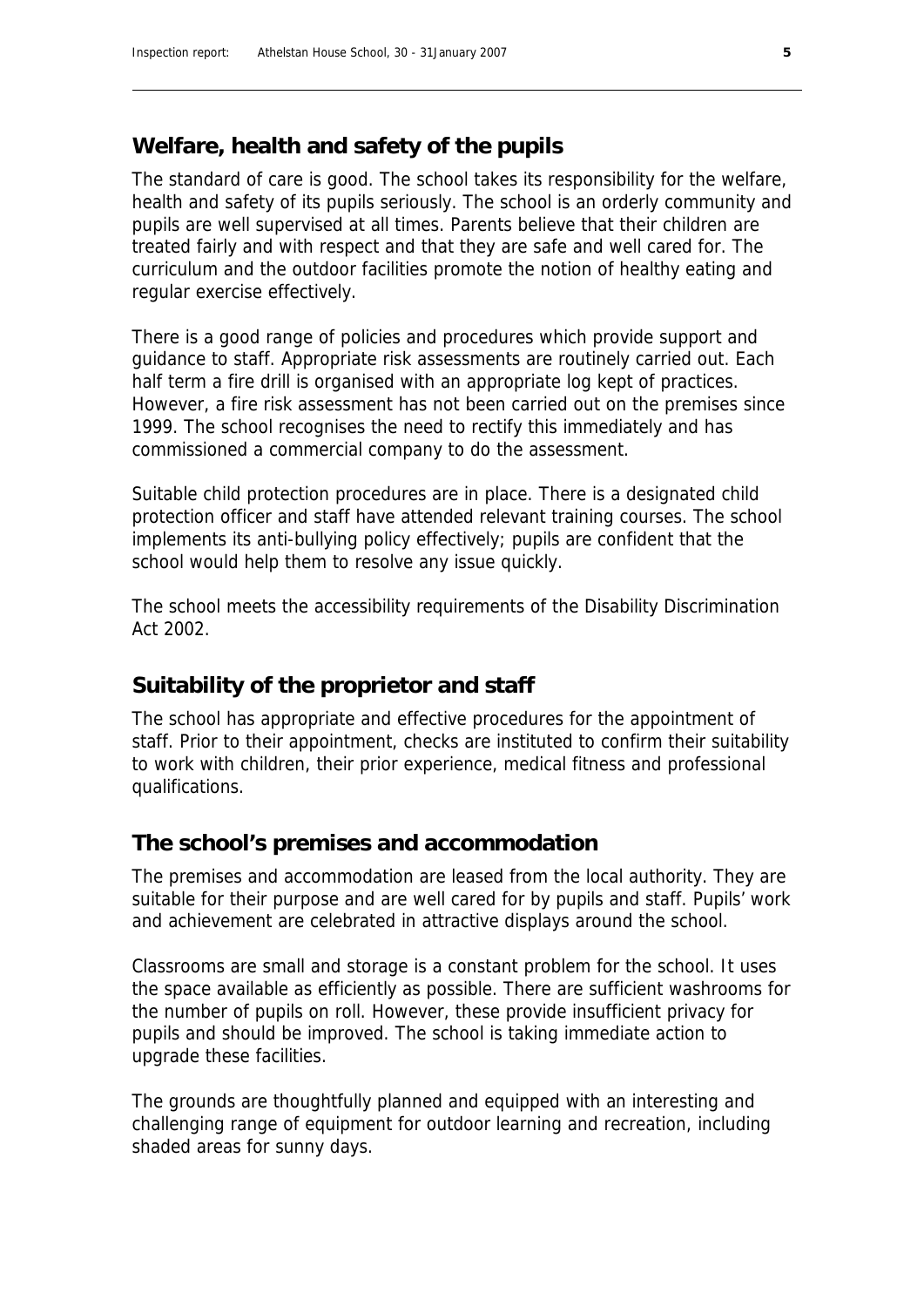The school last received a visit from the environmental health authority in 2005. However, there is a need for more rigorous procedures to be adopted when preparing and serving food. All staff should be fully conversant with the expected hygiene standards. The school acknowledges this matter and has taken immediate steps to address it appropriately.

### **Provision of information for parents, carers and others**

The school's relationship with parents is good and this close involvement is confirmed by the parents in discussion and in their responses to the preinspection questionnaires. Strong links with parents are at the heart of all the school does.

There are good informal links and the staff are accessible to parents on a daily basis. The school prospectus provides a wealth of information and the regular newsletters keep parents informed of events and developments in the school. Parents' evenings are organised twice each year when parents have the opportunity to meet all staff who work with their children. At the beginning of each school year, the staff explain the aims and expectations for each year group to the parents. These effective strategies help to consolidate a home/school partnership which is the essence of the school's philosophy of education.

### **Procedures for handling complaints**

The school has a written complaints procedure which meets the requirements. It is available to parents. The school has had no complaints requiring a panel meeting to date.

# **Compliance with regulatory requirements**

The school meets all of the Education (Independent School Standards) (England) Regulations 2003 as amended January 2005, with the exception of those listed below.

The school does not meet all requirements in respect of provision for pupils' welfare, health and safety (standard 3) and must:

 ensure a satisfactory level of fire safety, identified by a thorough risk assessment under the Fire Precautions (Workplace) Regulations 1997 (paragraph 3(5)).

The school does not meet all requirements in respect of the premises and accommodation (standard 5) and must: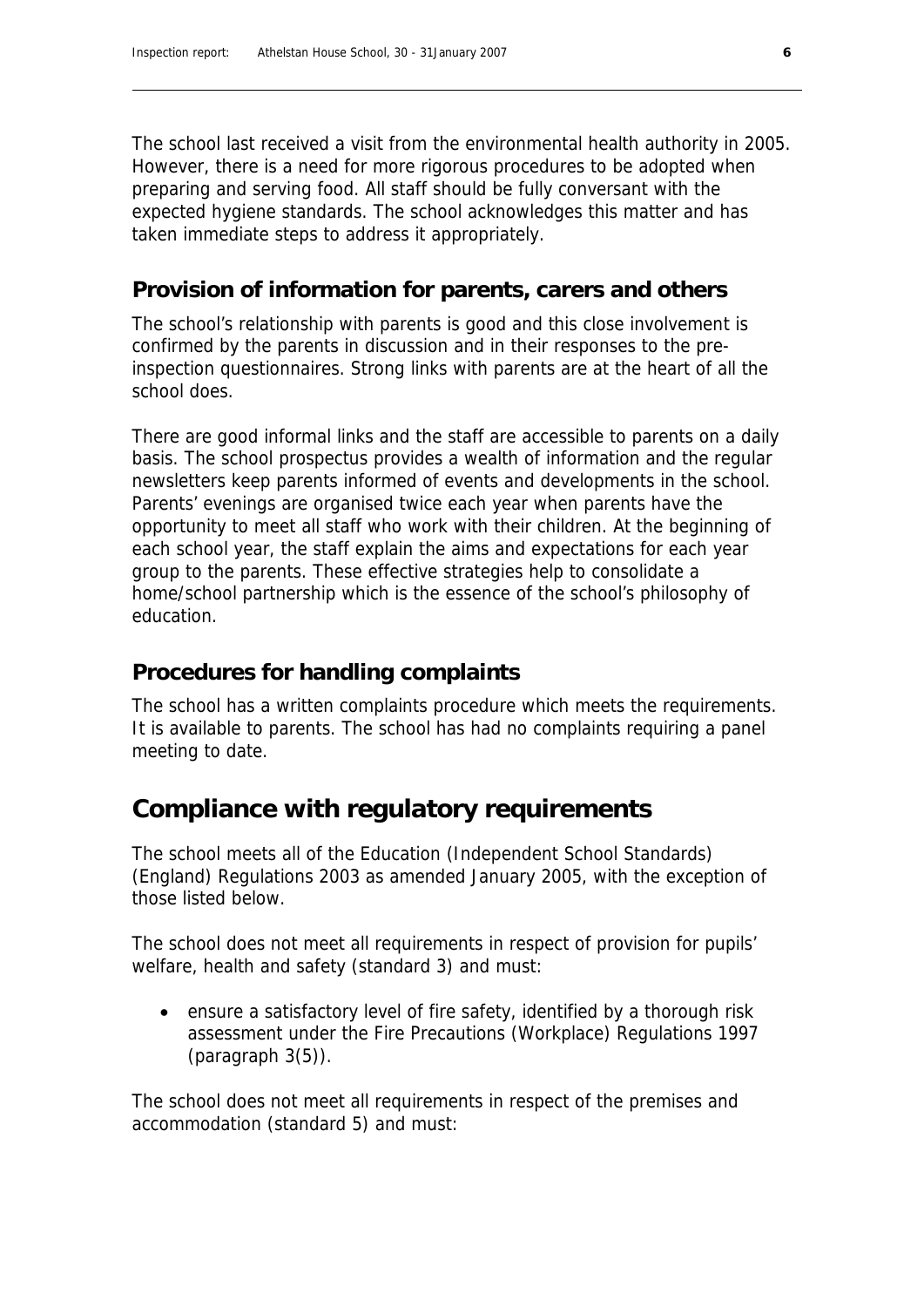ensure that appropriate hygienic procedures are established in the preparation and serving of food (paragraph 5(m)).

### **What the school could do to improve further**

While not required by the regulations, the school might wish to consider the following points for development:

- build on the existing good practice to implement a more coherent assessment framework so that pupils' achievement and progress can be tracked accurately from the youngest to the oldest class, using the data to set appropriately challenging targets for pupils in all subjects.
- improve the quality of the washroom facilities in order to provide greater privacy for pupils using them.